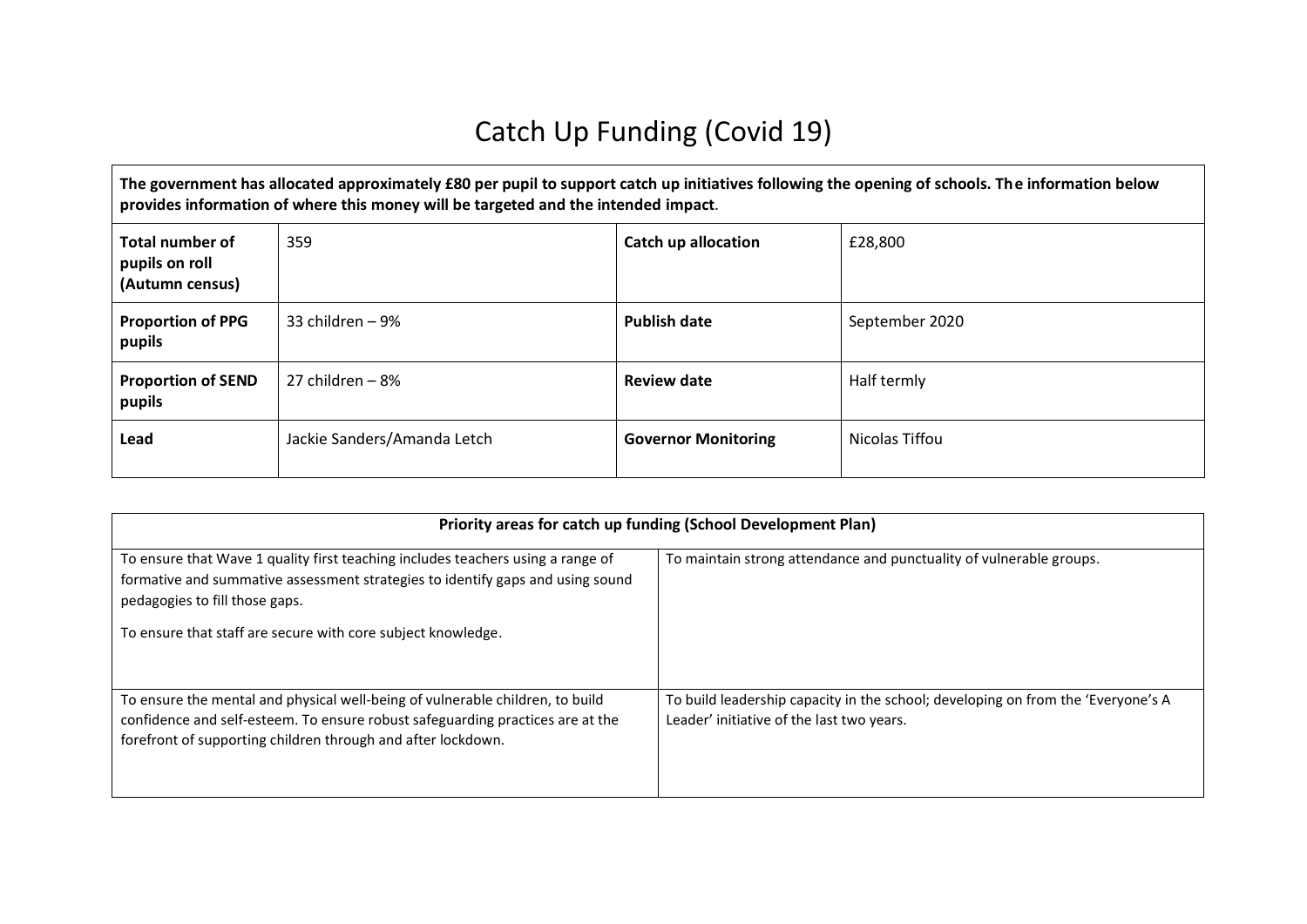| To ensure that all children have good behaviour for learning, are engaged by school   To ensure that staff have a work-life balance which allows them to sustain their |                                                            |  |  |
|------------------------------------------------------------------------------------------------------------------------------------------------------------------------|------------------------------------------------------------|--|--|
| and with the curriculum.                                                                                                                                               | energies to support the mental well-being of all children. |  |  |
|                                                                                                                                                                        |                                                            |  |  |
|                                                                                                                                                                        |                                                            |  |  |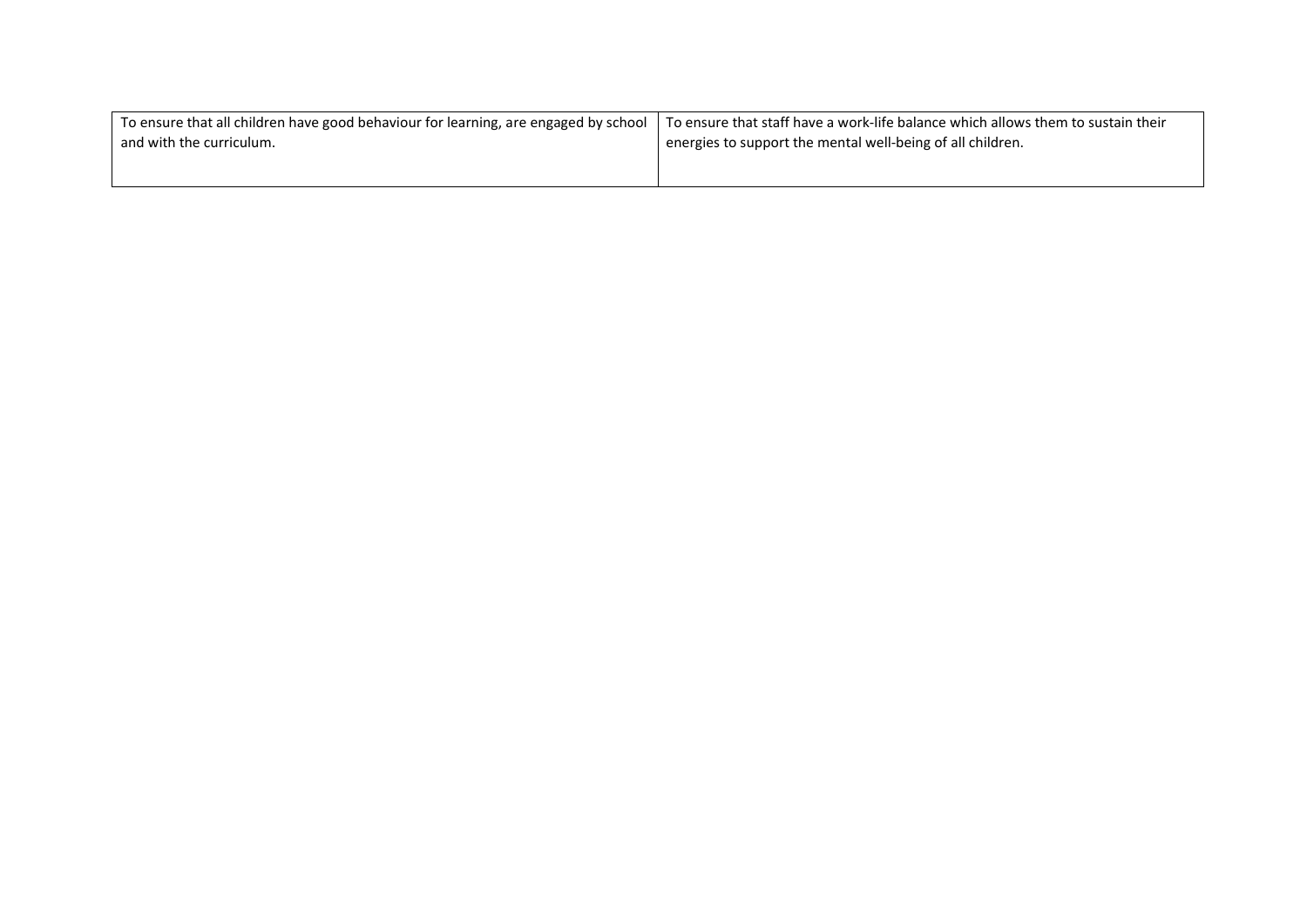| Quality teaching, staffing and professional development                                                                                                        |                                                                                                                                                                                     |                                                                                                          |                             |                                           |  |
|----------------------------------------------------------------------------------------------------------------------------------------------------------------|-------------------------------------------------------------------------------------------------------------------------------------------------------------------------------------|----------------------------------------------------------------------------------------------------------|-----------------------------|-------------------------------------------|--|
| Approach                                                                                                                                                       | Implementation                                                                                                                                                                      | <b>Measuring impact</b><br>(what data we are going<br>to look at and how often)                          | Cost                        | Impact<br>(how we will recognise success) |  |
| <b>Pedagogy / Teaching Strategies</b>                                                                                                                          |                                                                                                                                                                                     |                                                                                                          |                             |                                           |  |
| Wave 1 quality first teaching is a<br>priority. Our intent is to:                                                                                              |                                                                                                                                                                                     |                                                                                                          |                             |                                           |  |
| 1. Ensure that staff feel confident and<br>supported in the use of a range of<br>formative and summative assessment<br>strategies to identify gaps in learning | Internal CPD sessions for teachers<br>on Formative Assessment; High<br><b>Quality Feedback and Marking on</b><br><b>Google Classrooms; expectations</b><br>of summative assessment. | Staff Survey in Feb 21 to<br>gauge levels of<br>confidence and whether<br>support has been<br>impactful. | £1000 on<br>cpd<br>sessions |                                           |  |
|                                                                                                                                                                | Teachers given time for<br>assessment, internal moderation<br>and data input.                                                                                                       | Has data been inputted in<br>a timely fashion?                                                           |                             |                                           |  |
|                                                                                                                                                                | <b>Target Tracker training for</b><br>greatest impact (Deputy Head /<br>assessment lead)                                                                                            | Are TT reports<br>informative for senior<br>leaders?                                                     | £100 on<br>training         |                                           |  |
| 2. Ensure that staff feel confident in<br>subject knowledge of core subject<br>areas.                                                                          | Internal CPD sessions for teachers<br>and Asst Teachers on maths<br>challenge; encouraging reading                                                                                  | Have pupils had specific<br>targets set for core areas<br>based on identified gaps?                      |                             |                                           |  |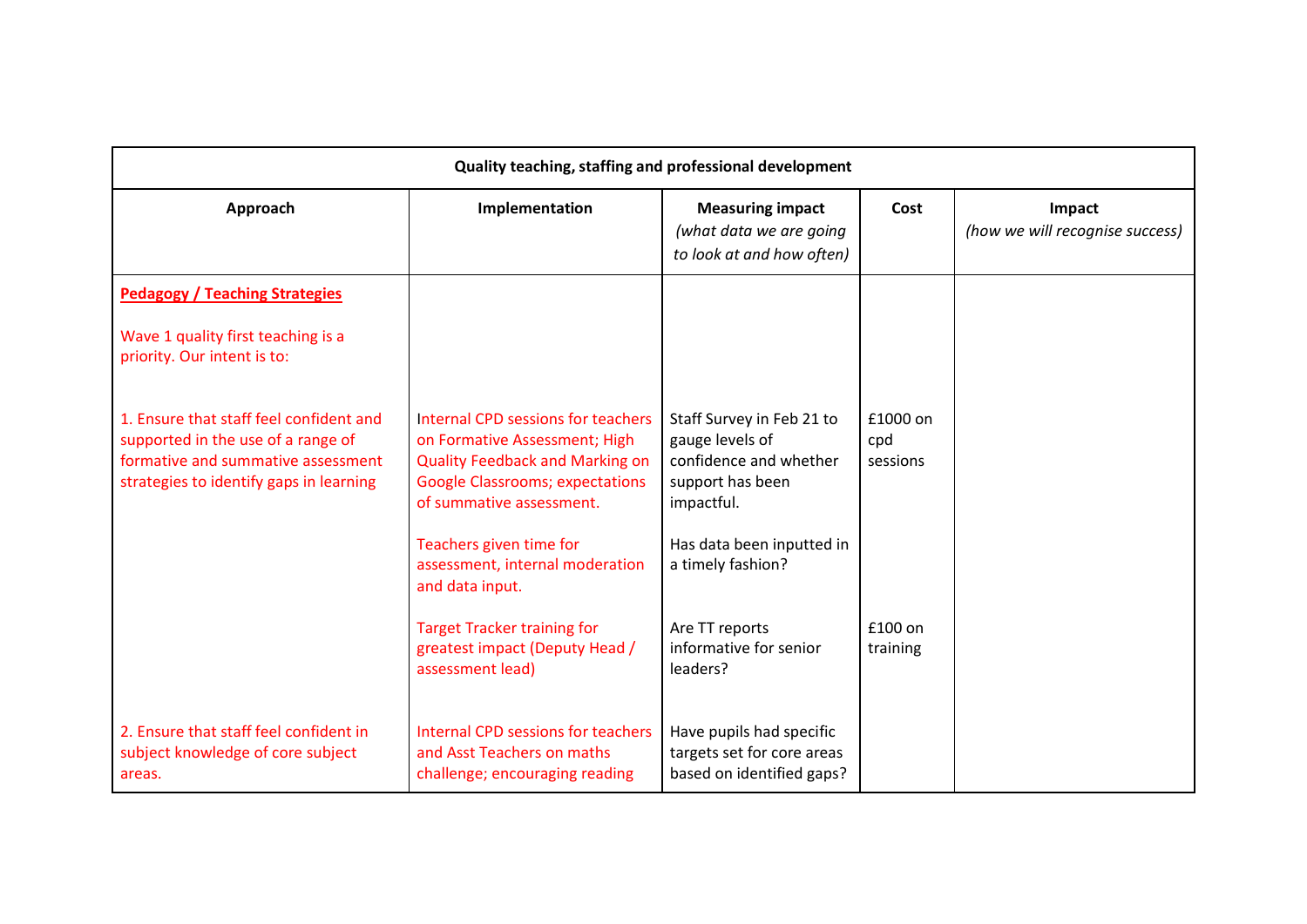|                                                                                                                                                                                                                                      | for pleasure; teaching shared<br>writing.                                                                                                                                                                                               |                                                                                                                                           |                     |  |
|--------------------------------------------------------------------------------------------------------------------------------------------------------------------------------------------------------------------------------------|-----------------------------------------------------------------------------------------------------------------------------------------------------------------------------------------------------------------------------------------|-------------------------------------------------------------------------------------------------------------------------------------------|---------------------|--|
| 3. Ensure that all staff use sound and<br>robust pedagogies to fill gaps in<br>understanding and knowledge -<br>particularly of vulnerable children who<br>have been identified as being negatively<br>impacted by Lockdown 1 and 2. | Internal CPD sessions on<br>championing Pupil Premium<br>children; writing IEP targets to<br>secure provision and have impact<br>for SEND pupils; the delivery of<br>the Remote Learning Plan; best<br>practice using Google Classrooms | Lesson monitoring Oct<br>2020 and Feb 2021.<br>Feedback from parents on<br>the Blended Learning Plan<br>- parents survey in March<br>2021 |                     |  |
|                                                                                                                                                                                                                                      | <b>Pupil Progress Meetings half</b><br>termly to discuss pupils' wellbeing<br>and learning needs; and to<br>discuss strategies to support<br>teaching.                                                                                  | PP Meetings proformas<br>completed meaningfully<br>by staff; discussions are<br>robust and supportive.                                    |                     |  |
| 4. Recently qualified teachers to<br>continue to receive support                                                                                                                                                                     | SLT to support early career<br>teachers through regular update<br>meetings; team teaching; support<br>with planning, delivery and<br>assessment (in particular gap<br>analysis); lesson obs and specific<br>feedback.                   | Teacher survey Feb 21 to<br>show levels of confidence<br>have increased.<br>Pupil Outcomes in Dec<br>2020 and Feb 2021                    | £500 on<br>SLT time |  |
|                                                                                                                                                                                                                                      | CPD for HT - Ensuring impact for<br><b>All Learners</b>                                                                                                                                                                                 |                                                                                                                                           |                     |  |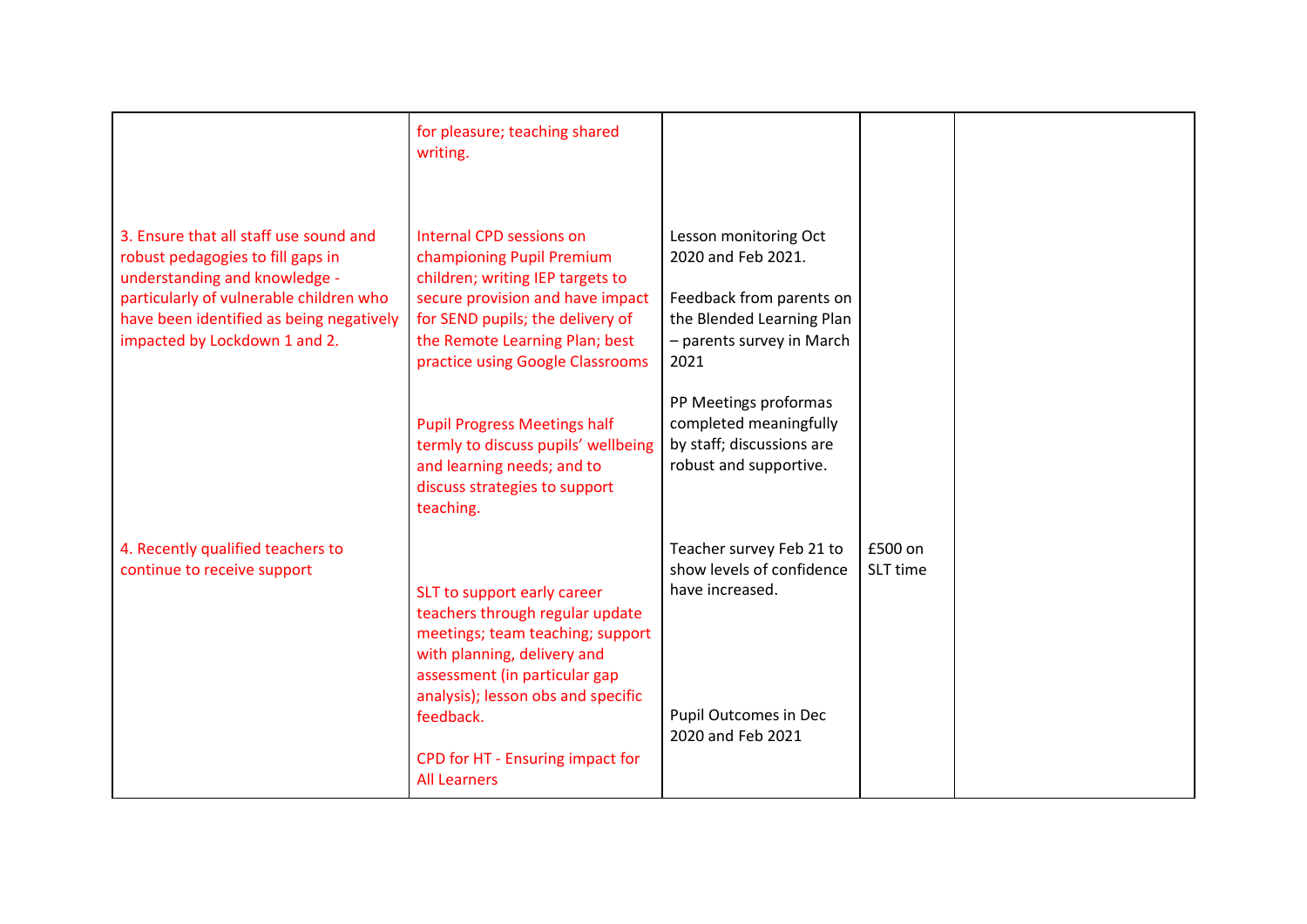| <b>Adapting the Curriculum</b>                                                                                |                                                                                                                                                    |                                                                                                                                                                                    |                                |  |
|---------------------------------------------------------------------------------------------------------------|----------------------------------------------------------------------------------------------------------------------------------------------------|------------------------------------------------------------------------------------------------------------------------------------------------------------------------------------|--------------------------------|--|
| To ensure that the curriculum supports<br>the children's needs - emotional,<br>mental, physical and academic. | First three weeks of new<br>academic year dedicated to<br>reintegration of children and staff<br>with wellbeing needs at the<br>forefront of mind. | Pupil check ins in Autumn<br>term to identify children<br>who have been negatively<br>impacted by extended<br>periods of remote<br>learning and COVID to<br>plan support for 20/21 |                                |  |
|                                                                                                               | Daily PSHE sessions for<br>September                                                                                                               | <b>Feedback from teachers</b><br>at PP check-ins                                                                                                                                   |                                |  |
|                                                                                                               | Daily Fit15 and Daily Mile for Aut<br>term                                                                                                         | Feedback from teachers<br>at PP Meetings                                                                                                                                           |                                |  |
|                                                                                                               | Internal CPD on 'Low stakes<br>diagnostic assessment' during<br>September                                                                          | Baseline data on TT                                                                                                                                                                |                                |  |
|                                                                                                               | Previous year's KPIs to be<br>recapped and informally assessed<br>in order for new learning to be<br>accessible                                    |                                                                                                                                                                                    |                                |  |
|                                                                                                               | <b>External CPD on Monitoring</b><br><b>Remote Provision (Head Teacher)</b>                                                                        | Shared with Govs - useful<br>for monitoring                                                                                                                                        | £100 on<br>cost of<br>training |  |
| <b>Transition</b>                                                                                             |                                                                                                                                                    | New parents survey $-$                                                                                                                                                             |                                |  |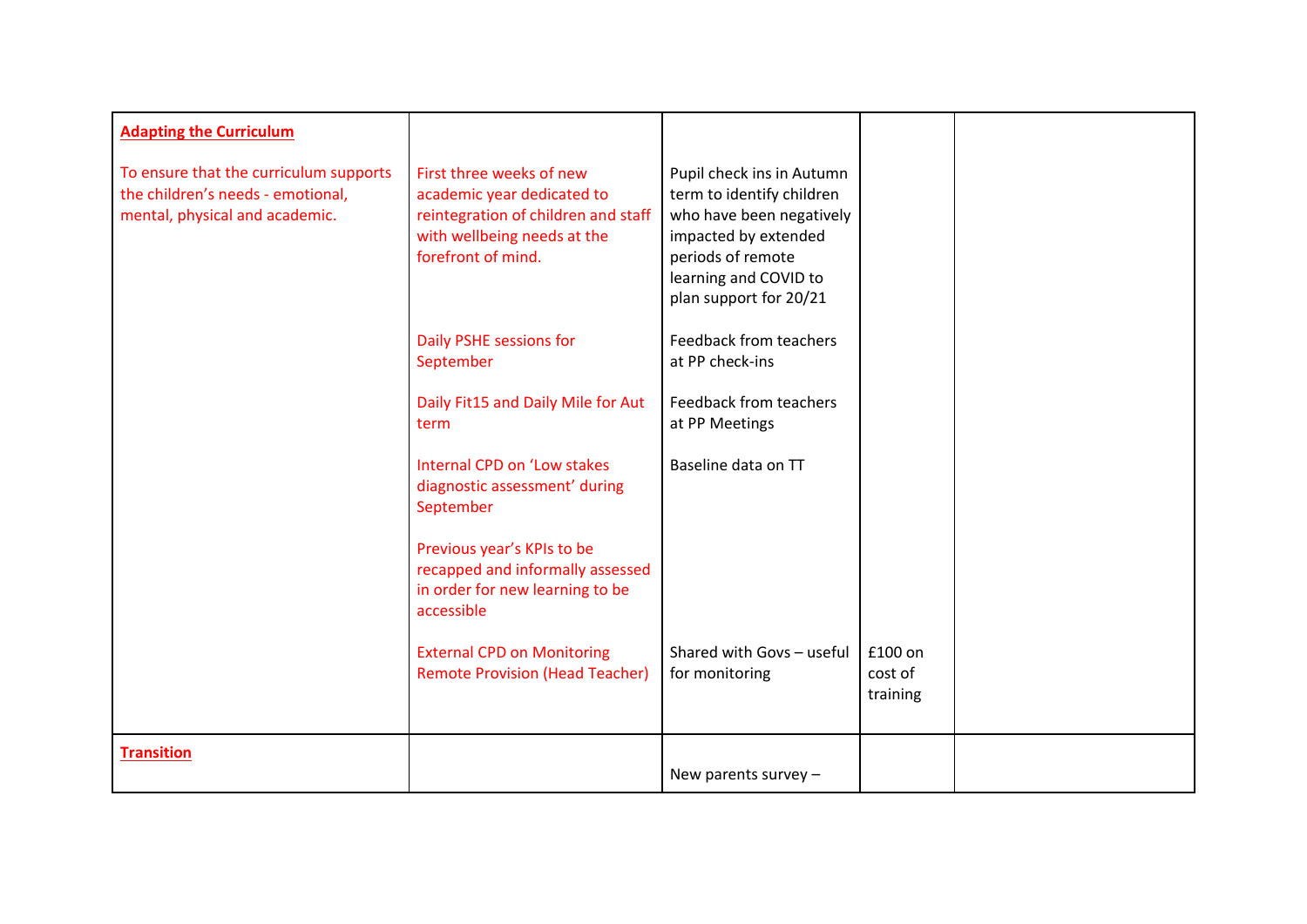| All pupils will need support to transition<br>back to school. However, there are<br>particular challenges for pupils starting<br>a new school after the disruptions<br>caused by Covid-19.                                   | Small group tour and headteacher<br>presentation to families of new<br>starters during summer holiday<br>New children to meet new<br>teachers face to face during<br>summer holiday<br>Reception children invited to 'stay<br>and play' sessions in small groups<br>in week 1, following home visits.<br>PSHE focus for Year 6 in Spring<br>and Summer term regarding<br>transitions.<br>Secure induction process to allow<br>new parents / new children to<br>visit the school after school hours. | <b>EYFS on starting school</b><br>Anecdotal evidence of<br>new parents feeling<br>supported on joining the<br>school.<br><b>Feedback from EYFS</b><br>teachers at PP check-in<br>meetings<br>Assessment and tracking<br>docs. |                                                   |  |
|------------------------------------------------------------------------------------------------------------------------------------------------------------------------------------------------------------------------------|-----------------------------------------------------------------------------------------------------------------------------------------------------------------------------------------------------------------------------------------------------------------------------------------------------------------------------------------------------------------------------------------------------------------------------------------------------------------------------------------------------|-------------------------------------------------------------------------------------------------------------------------------------------------------------------------------------------------------------------------------|---------------------------------------------------|--|
| <b>Additional Resources</b><br>In order to support Wave 1 Quality first<br>teaching, THS will invest in carefully<br>chosen learning resources, online and<br>physical, to support pupils progress<br>across the curriculum. | Purchase Nessy to support SEND /<br>vulnerable pupils.<br>Auditing and purchasing library<br>resources which engage all<br>children - diversity in book<br>choices.<br>Numbers of devices to be audited<br>and new devices bought to                                                                                                                                                                                                                                                                | SEN outcomes July 2021.<br>Improved reading for<br>pleasure - what evidence<br>can the teachers supply?<br>Theme week March 2021<br>All chn supplied with<br>devices and engaging                                             | £400<br>£1500<br>On books<br>£7500 on<br>laptops/ |  |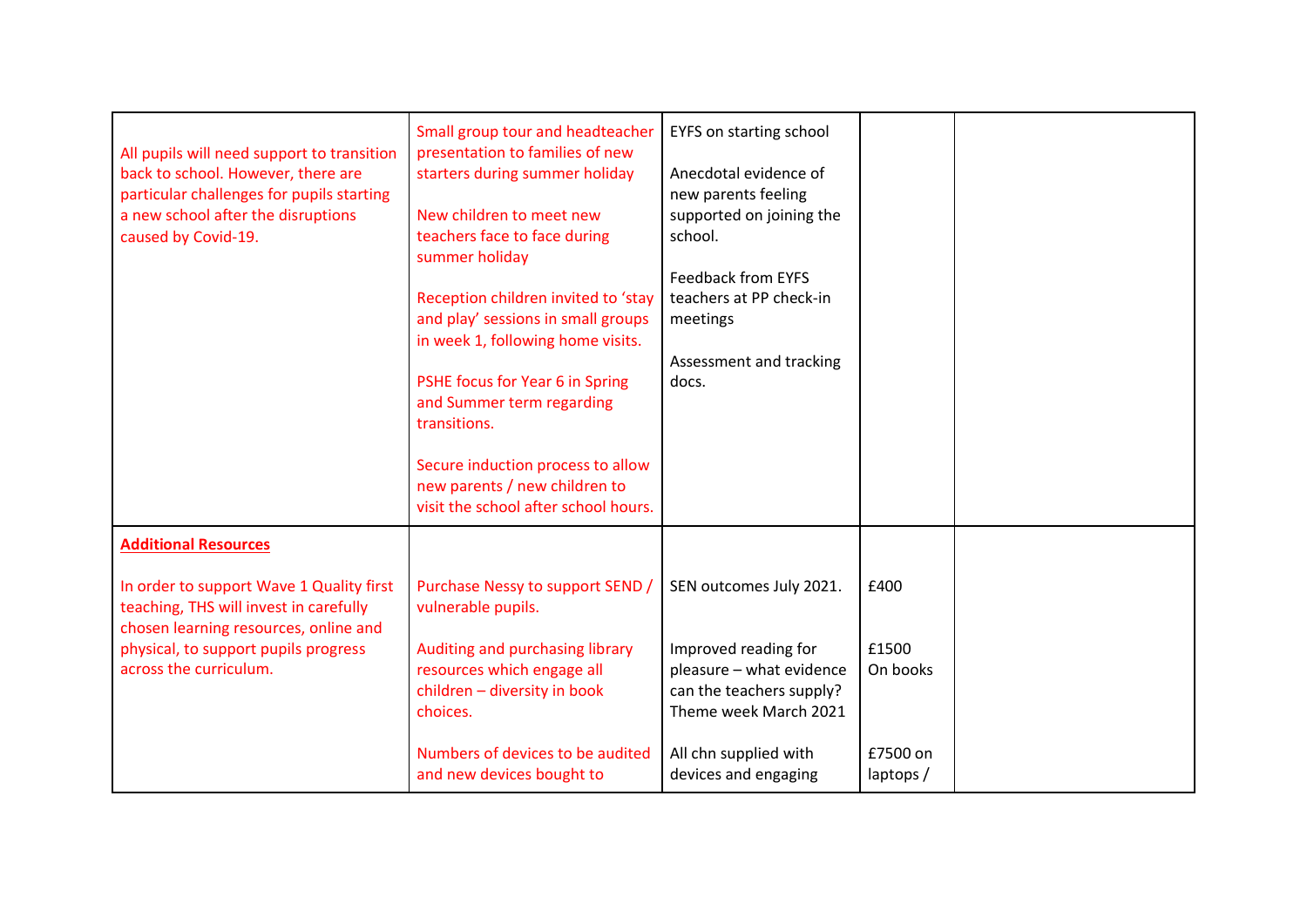|                                                                                                                      | ensure enough capacity for staff<br>and children who need devices.                                                                                                                         | with online provision                                                                       | chromebo<br>oks                 |  |
|----------------------------------------------------------------------------------------------------------------------|--------------------------------------------------------------------------------------------------------------------------------------------------------------------------------------------|---------------------------------------------------------------------------------------------|---------------------------------|--|
|                                                                                                                      | <b>Google Classroom extensions to</b><br>be explored with the intention of<br>maximising pupil engagement,<br>small group work with additional<br>adults and increased verbal<br>feedback. | Bought a 30 day trial -<br>will evaluate at Easter.                                         |                                 |  |
|                                                                                                                      | Additional software and<br>associated licenses to be<br>reviewed. Internal CPD to ensure<br>staff are knowledgeable in<br>subscription programmes.                                         | SLT to evaluate with<br>teachers which are being<br>used / have most impact<br>on outcomes. | £500 on<br>software<br>licenses |  |
| <b>Increasing Leadership Capacity</b><br>The leadership team within THS are<br>integral to the teaching and learning | SLT to coordinate and run booster<br>groups for key groups of children.                                                                                                                    | <b>Pupil outcomes Easter</b><br>2021                                                        |                                 |  |
| process ultimately raising standards and<br>improving the outcomes for children.                                     | Leadership training for an<br>experienced teacher.                                                                                                                                         | On-going                                                                                    |                                 |  |
| Capacity will be built through<br>development of junior staff.                                                       | Teachers, new to supporting<br>students, to have training as<br>class-based mentor.                                                                                                        | Anecdotal feedback has<br>been positive from CBMs<br>and students.                          |                                 |  |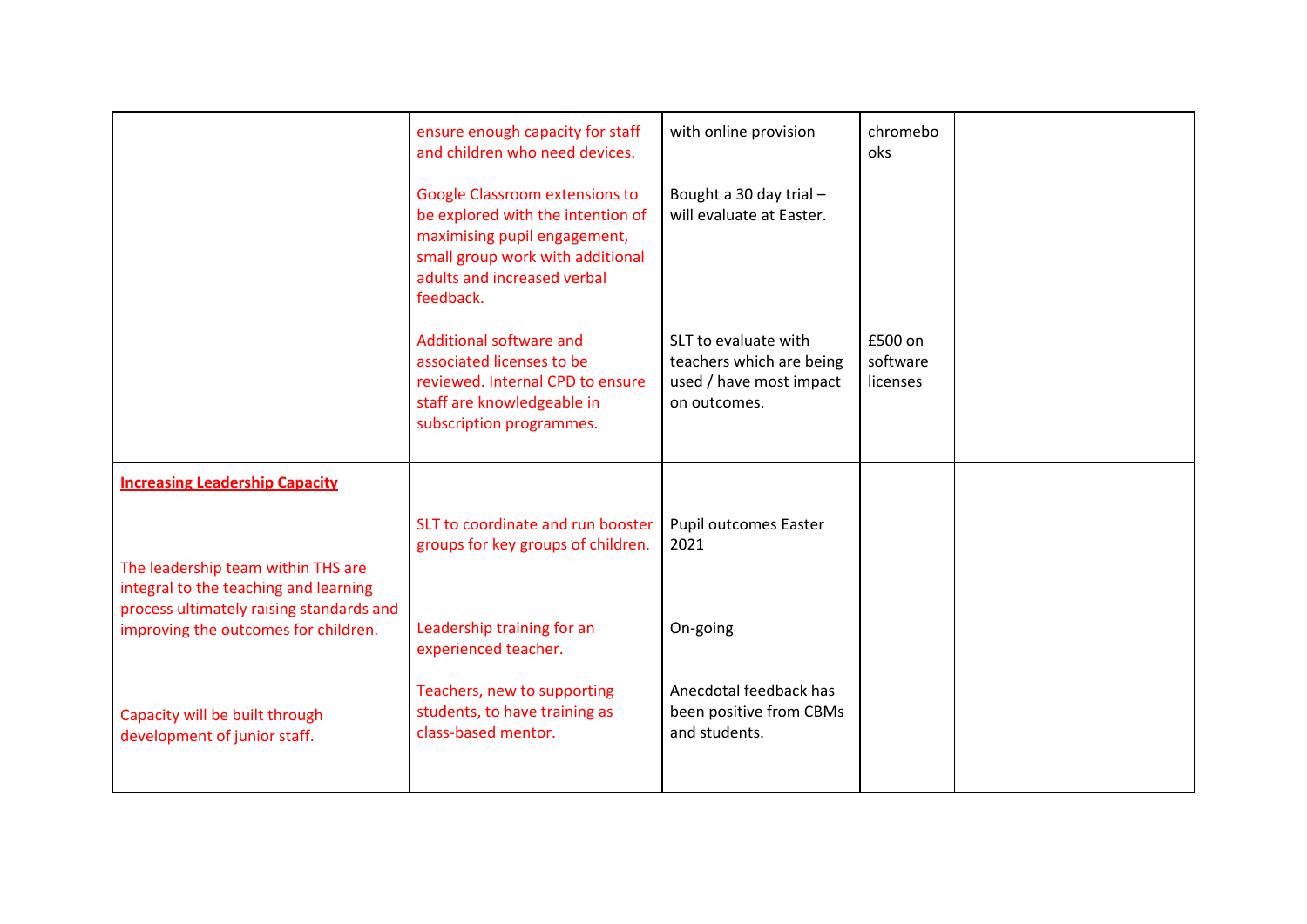| Development of class-based and school-<br>based mentors. | Middle leaders to be appointed in<br>Spring term; trained up in<br>summer term and fully in role<br>from Sept 2021.<br>Training to be school based<br>mentors. | To happen                    | £5000 on<br>cost of<br>honorariu<br>ms |  |
|----------------------------------------------------------|----------------------------------------------------------------------------------------------------------------------------------------------------------------|------------------------------|----------------------------------------|--|
| Appointing phase leaders in Spring term<br>2021          | Subject leaders to work alongside<br>the SIP to review curriculum areas<br>from Spring 2021 onwards.                                                           | Postponed until Summer<br>1. | £1000 on<br>cost of SIP<br>support     |  |
| Development of subject leaders.                          |                                                                                                                                                                |                              |                                        |  |

| г. и |
|------|
|------|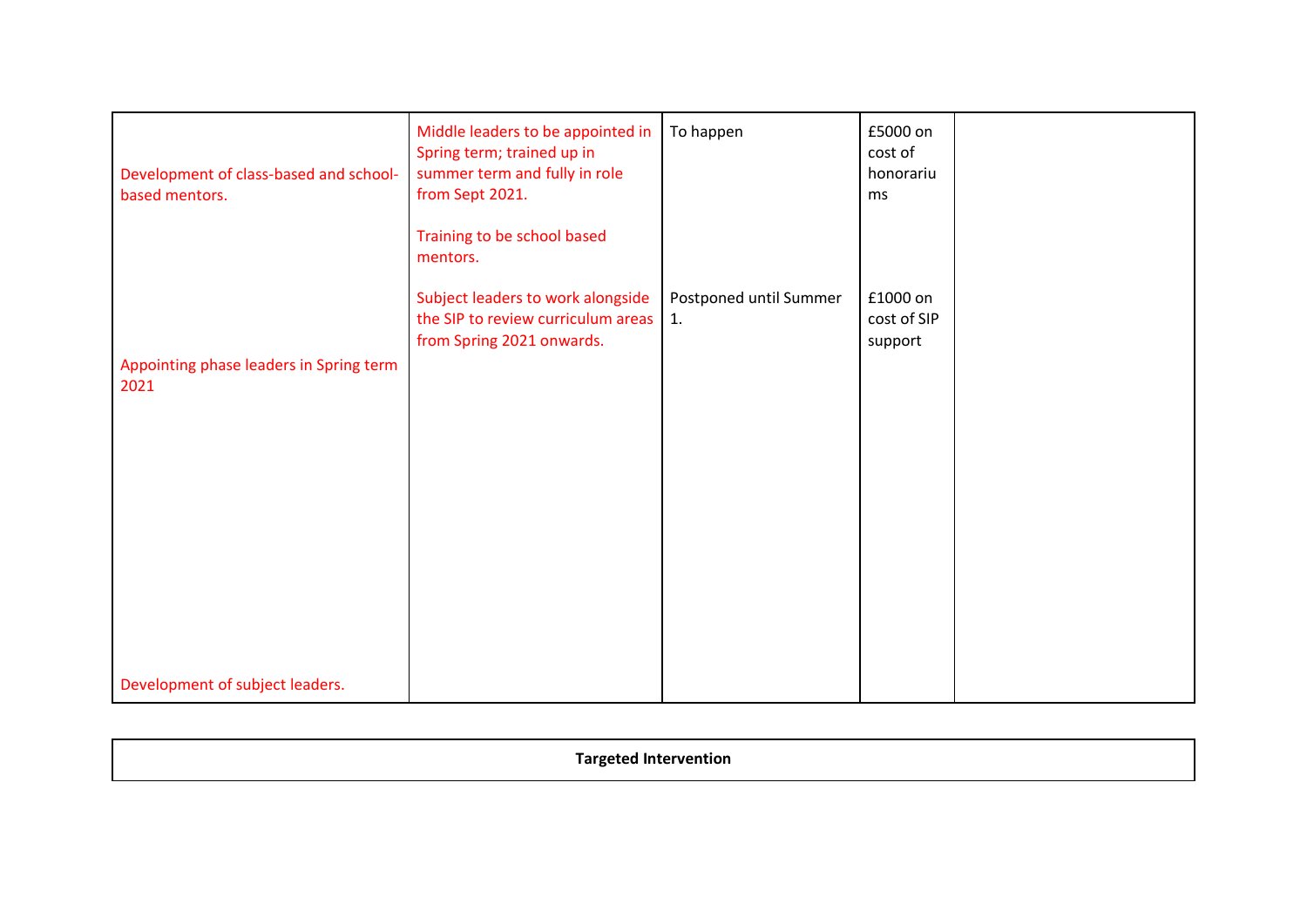| Action/approach<br>(what we are going to do and rationale<br>for this)                                                                                                                                                                                                                               | Implementation<br>(how, who and when?)                                                                                                                                                                                                                                                                                                                                                                                                                    | <b>Measuring impact</b><br>(what data we are going to<br>look at and how often) | Cost                                       | Impact<br>(how we will recognise success) |
|------------------------------------------------------------------------------------------------------------------------------------------------------------------------------------------------------------------------------------------------------------------------------------------------------|-----------------------------------------------------------------------------------------------------------------------------------------------------------------------------------------------------------------------------------------------------------------------------------------------------------------------------------------------------------------------------------------------------------------------------------------------------------|---------------------------------------------------------------------------------|--------------------------------------------|-------------------------------------------|
| <b>Internal Targeted Provision</b>                                                                                                                                                                                                                                                                   |                                                                                                                                                                                                                                                                                                                                                                                                                                                           |                                                                                 |                                            |                                           |
| One to one and small group tuition from<br>THS staff for neediest children.<br>(There is extensive evidence supporting<br>the impact of high quality one to one<br>and small group tuition as a catch-up<br>strategy)<br>Tuition to be delivered by qualified<br>teachers (known to be effective).   | Year 6 teacher to tutor 1 pupil,<br>one-to-one, after school for 1<br>hour weekly, covering maths and<br>English.<br>Year 5 teacher to tutor 2 pupils,<br>one-to-one, after school for 1<br>hour weekly, covering maths and<br>English.<br>Year 2 teacher to tutor small<br>group (2 pupils) after school for 1<br>hour weekly, covering maths and<br>English.<br>Head Teacher to take small group<br>of Y6 pupils for 2x weekly reading<br>comprehension | Pupil outcomes at easter<br>2021                                                | £4000 on<br>cost of<br>additional<br>hours |                                           |
| Communication between teacher, tutor,<br>parent and child to be impactful.<br>(To be most effective, creating a three-<br>way relationship between tutor, teacher<br>and pupils is essential, ensuring that<br>tuition is guided by the school, linked to<br>the curriculum and focused on the areas | All teachers to regularly<br>communicate with parents the<br>detail of tutoring sessions and<br>support they give at home.                                                                                                                                                                                                                                                                                                                                |                                                                                 |                                            |                                           |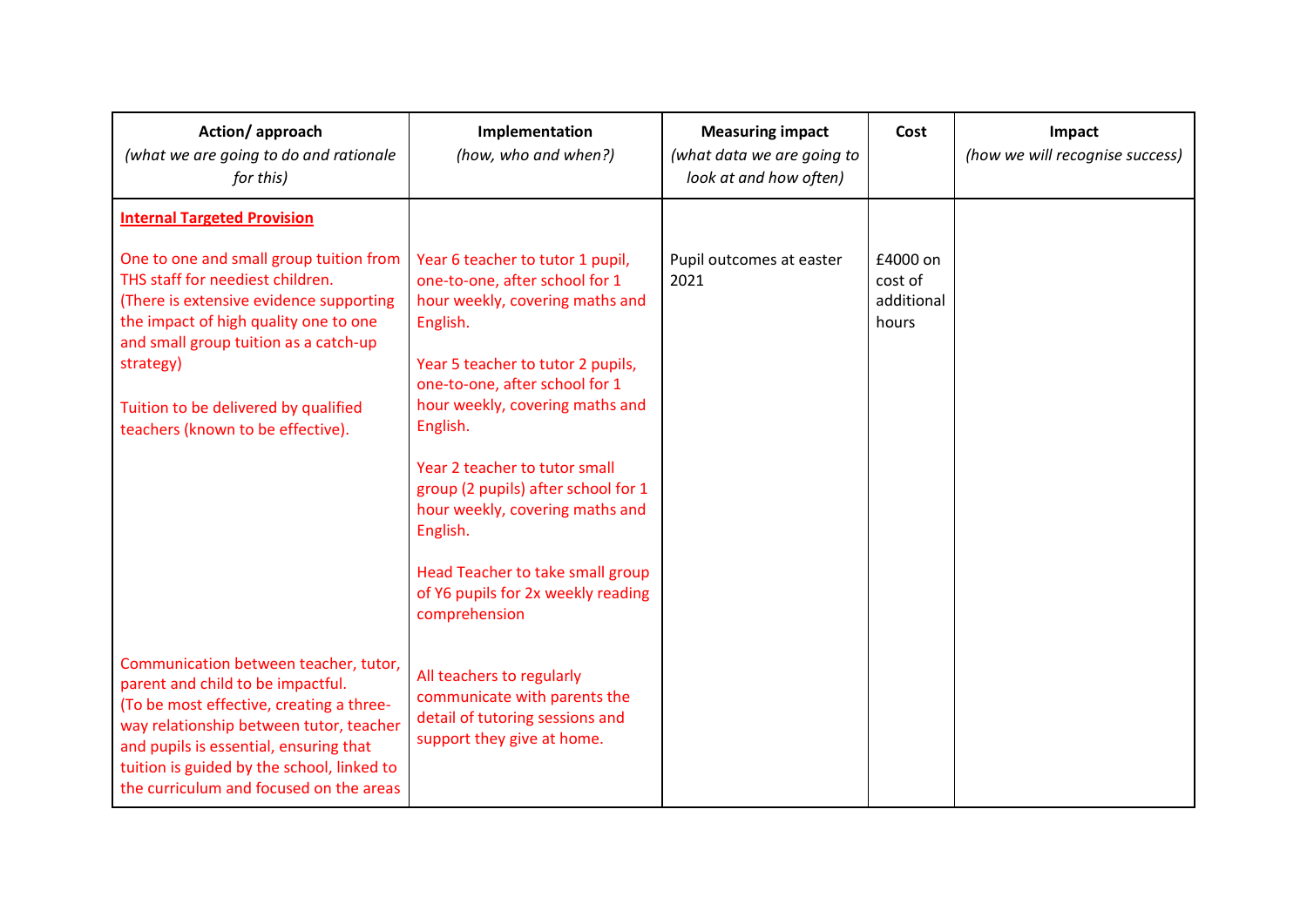| where pupils would most benefit from<br>additional practice or feedback.)                         |                                                                                                                                                                                                                                                                                                                                                          |                                                                                                                                                                                                                                                                                           |                               |  |
|---------------------------------------------------------------------------------------------------|----------------------------------------------------------------------------------------------------------------------------------------------------------------------------------------------------------------------------------------------------------------------------------------------------------------------------------------------------------|-------------------------------------------------------------------------------------------------------------------------------------------------------------------------------------------------------------------------------------------------------------------------------------------|-------------------------------|--|
| <b>External Targeted Provision</b>                                                                |                                                                                                                                                                                                                                                                                                                                                          |                                                                                                                                                                                                                                                                                           |                               |  |
| Tuition from a maths specialist for<br>challenge and extension of the higher<br>ability children. | 1 PPG pupil, 1-2-1, for 1 hour<br>weekly, during school hours.<br>Y6 Maths challenge group (6<br>pupils) 1 hour weekly during<br>school hours, out of class.<br>Y5 Maths challenge group (9<br>pupils) 1 hour weekly during<br>school hours, out of class.<br>Y4 Maths challenge group (8<br>pupils) 1 hour weekly during<br>school hours, out of class. | Place gained at Tiffin; full<br>bursary at Hampton and<br>Latymer Upper<br>3 places at Tiffin; 1 at LEH;<br>1 at KGS; Intermediate<br>level UK Maths Challenge<br>2 deferred entry at<br>Hampton<br>Junior level UK Maths<br>challenge<br>Increased challenge and<br>enthusiasm for maths | Free                          |  |
| <b>External Targeted Provision</b>                                                                |                                                                                                                                                                                                                                                                                                                                                          |                                                                                                                                                                                                                                                                                           |                               |  |
| <b>National Tutoring Programme for PPG</b><br>pupils                                              | 16 PPG pupils, 1-2-1, for 1 hour<br>weekly, focussing on maths and<br><b>English</b>                                                                                                                                                                                                                                                                     | <b>Pupil outcomes Easter</b><br>2021                                                                                                                                                                                                                                                      | £2000 on<br>cost of<br>tutors |  |
| <b>External Targeted Provision</b>                                                                |                                                                                                                                                                                                                                                                                                                                                          |                                                                                                                                                                                                                                                                                           |                               |  |
| <b>Attain Programme for Y5 PPG</b>                                                                | 3 PPG Year 5 pupils, in small<br>group, for 1 hour weekly, during                                                                                                                                                                                                                                                                                        | Pupil outcomes easter<br>2021                                                                                                                                                                                                                                                             | Free                          |  |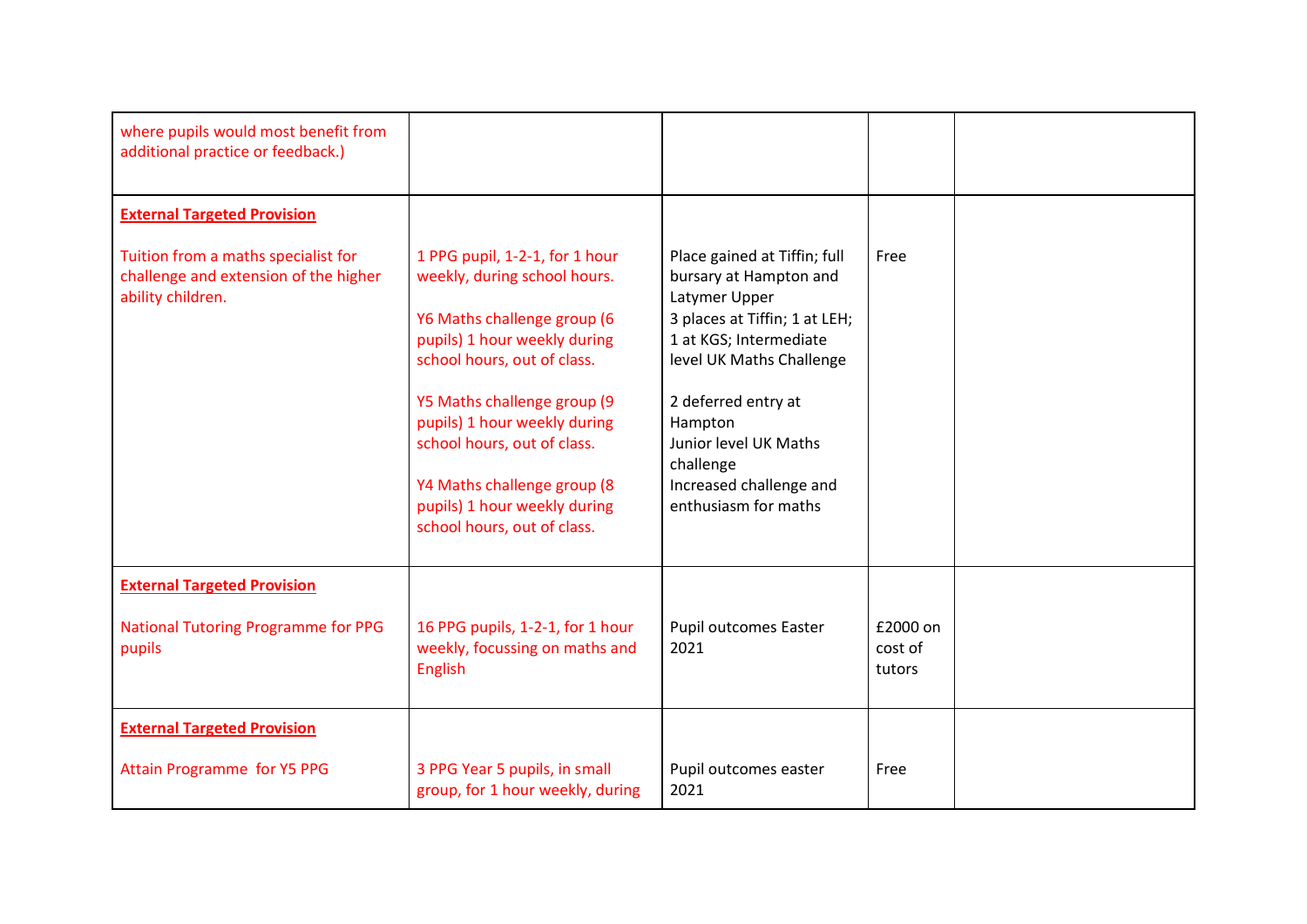|                                                                                                                   | school hours, focusing on maths<br>and English                                                                                                                                                                                                                                                                                                                                    |                                               |                                               |                                     |
|-------------------------------------------------------------------------------------------------------------------|-----------------------------------------------------------------------------------------------------------------------------------------------------------------------------------------------------------------------------------------------------------------------------------------------------------------------------------------------------------------------------------|-----------------------------------------------|-----------------------------------------------|-------------------------------------|
| <b>Internal Unqualified Provision</b><br>Asst Teachers to be used for less needy<br>children, in need of support. | Asst Teacher taking 4 x Year 4<br>pupils, in small group, for 1 hour<br>weekly, during school hours,<br>focusing on maths.<br>Y6 Asst Teacher taking 1 pupil, 1-<br>2-1, for 1 hour weekly, after<br>school hours for maths.<br>Y2 Asst Teacher taking 3 pupils, 1-<br>2-1, for 40 mins weekly, in school<br>hours for English.<br>Phonics training for 2 Asst<br><b>Teachers</b> | Pupil outcomes at easter<br>2021              | £3000 on<br>cost of<br>additional<br>AT hours |                                     |
|                                                                                                                   |                                                                                                                                                                                                                                                                                                                                                                                   | Phonics screening check<br>Nov '20; June 2021 |                                               | 93% of Y2 passed PSC in Nov<br>2020 |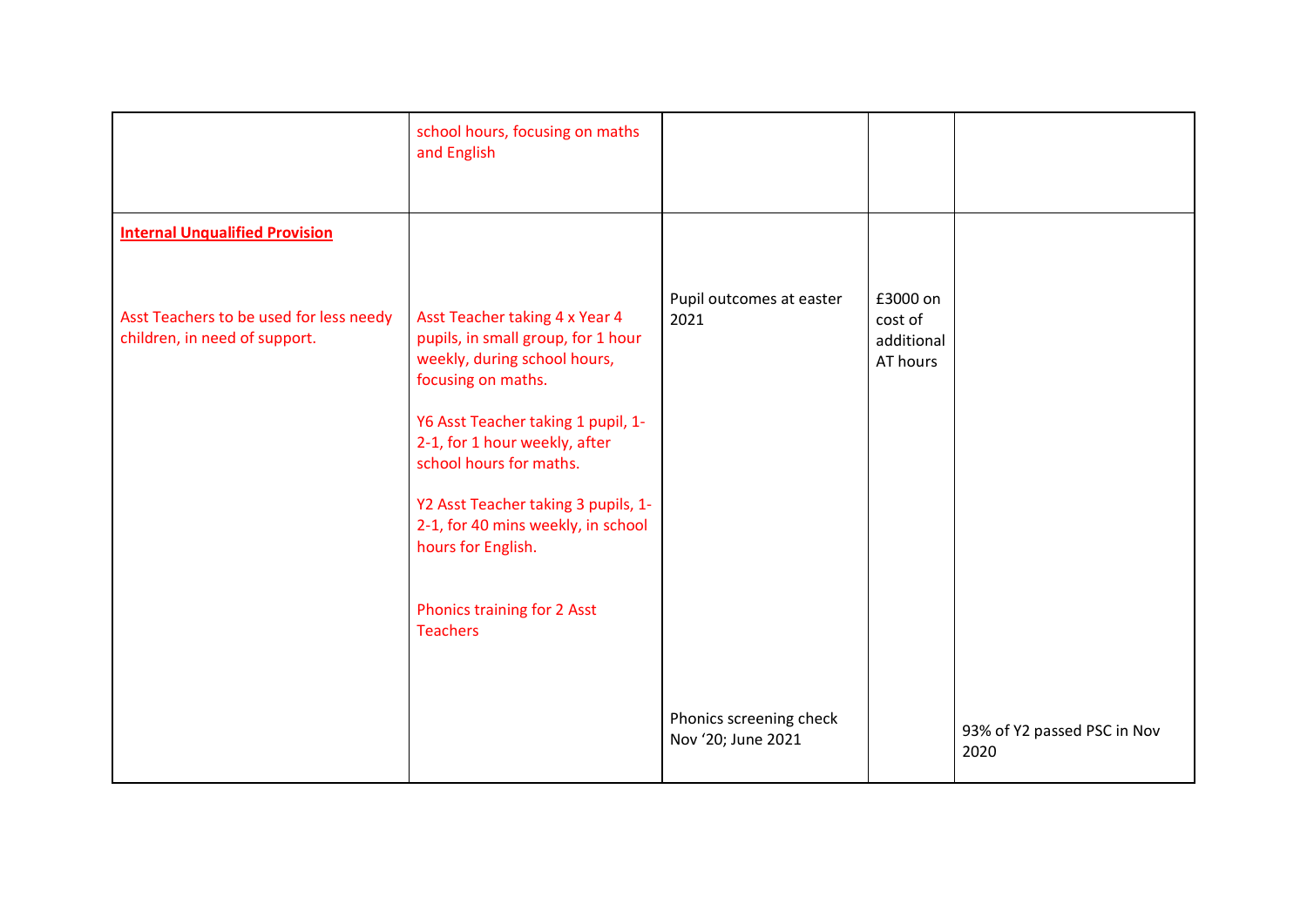| Attendance, wellbeing and engaging with parents                            |                                                                                                                                               |                                                                                 |                                               |                                           |  |
|----------------------------------------------------------------------------|-----------------------------------------------------------------------------------------------------------------------------------------------|---------------------------------------------------------------------------------|-----------------------------------------------|-------------------------------------------|--|
| Action/approach<br>(what we are going to do and rationale<br>for this)     | Implementation<br>(how, who and when?)                                                                                                        | <b>Measuring impact</b><br>(what data we are going<br>to look at and how often) | Cost                                          | Impact<br>(how we will recognise success) |  |
| <b>Emotional Well-Being of Children</b>                                    |                                                                                                                                               |                                                                                 |                                               |                                           |  |
| To work together with parents in<br>supporting children's learning home.   | <b>Zone of Regulation Parent</b><br>Workshop hosted by SENDCo; re-<br>fresher at school for staff.                                            | Parent feedback was<br>positive                                                 | £1000 on<br>emotional<br>support in<br>school |                                           |  |
| Loan of devices / internet access to<br>avoid stressful scenarios at home. | Allocation of DfE devices; school<br>devices and local charities' devices<br>to those in need.                                                | Engagement with online<br>learning was 98%                                      |                                               |                                           |  |
| Staff to be alert to signs of Domestic<br>Violence                         | DSL-to attend training in<br><b>Domestic Violence by KRSCB</b><br>All staff to have training in DV.                                           | Referrals to SPA<br><b>Reports on CPOMS</b>                                     |                                               |                                           |  |
| Most vulnerable children to be offered<br>places in school.                | DSL to compile a VC register and<br>monitor places in school.<br>Teachers to be in regular contact<br>with families who are not in<br>school. | Weekly monitoring of<br>numbers in school.                                      |                                               |                                           |  |
| <b>Communications with parents</b>                                         | Teachers to call home if child is<br>not engaging in live lessons (and                                                                        | Engagement with online<br>learning at 98%                                       |                                               |                                           |  |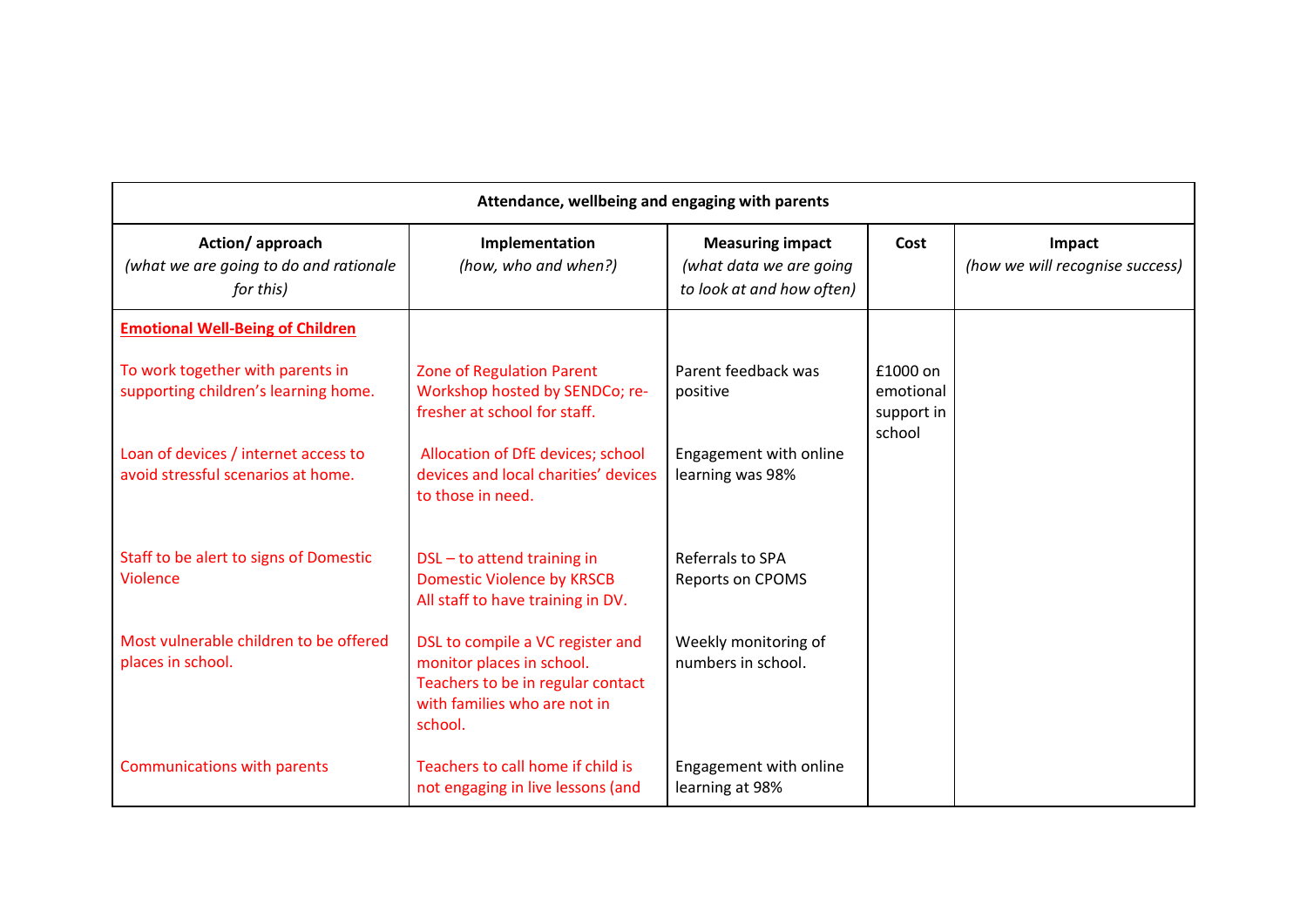| mental well-being on the return to  | friendly resources from                                                                                                                                                                                                                                                                                                                                                                                                                                                                           |                                                                                                                           |  |
|-------------------------------------|---------------------------------------------------------------------------------------------------------------------------------------------------------------------------------------------------------------------------------------------------------------------------------------------------------------------------------------------------------------------------------------------------------------------------------------------------------------------------------------------------|---------------------------------------------------------------------------------------------------------------------------|--|
| school.                             |                                                                                                                                                                                                                                                                                                                                                                                                                                                                                                   |                                                                                                                           |  |
|                                     |                                                                                                                                                                                                                                                                                                                                                                                                                                                                                                   |                                                                                                                           |  |
| mental health.                      |                                                                                                                                                                                                                                                                                                                                                                                                                                                                                                   |                                                                                                                           |  |
| Chn identified as needing 1-2-1     |                                                                                                                                                                                                                                                                                                                                                                                                                                                                                                   |                                                                                                                           |  |
|                                     |                                                                                                                                                                                                                                                                                                                                                                                                                                                                                                   |                                                                                                                           |  |
|                                     |                                                                                                                                                                                                                                                                                                                                                                                                                                                                                                   |                                                                                                                           |  |
| <b>Drawing and Talking training</b> | Baseline and end of July                                                                                                                                                                                                                                                                                                                                                                                                                                                                          |                                                                                                                           |  |
|                                     |                                                                                                                                                                                                                                                                                                                                                                                                                                                                                                   |                                                                                                                           |  |
|                                     |                                                                                                                                                                                                                                                                                                                                                                                                                                                                                                   |                                                                                                                           |  |
| Young People from AfC (Mental       |                                                                                                                                                                                                                                                                                                                                                                                                                                                                                                   |                                                                                                                           |  |
|                                     |                                                                                                                                                                                                                                                                                                                                                                                                                                                                                                   |                                                                                                                           |  |
|                                     |                                                                                                                                                                                                                                                                                                                                                                                                                                                                                                   |                                                                                                                           |  |
|                                     |                                                                                                                                                                                                                                                                                                                                                                                                                                                                                                   |                                                                                                                           |  |
|                                     |                                                                                                                                                                                                                                                                                                                                                                                                                                                                                                   |                                                                                                                           |  |
|                                     |                                                                                                                                                                                                                                                                                                                                                                                                                                                                                                   |                                                                                                                           |  |
| External CPD for HT on the Key      | 98% attendance for whole                                                                                                                                                                                                                                                                                                                                                                                                                                                                          |                                                                                                                           |  |
|                                     |                                                                                                                                                                                                                                                                                                                                                                                                                                                                                                   |                                                                                                                           |  |
|                                     |                                                                                                                                                                                                                                                                                                                                                                                                                                                                                                   |                                                                                                                           |  |
|                                     | school not been notified) to offer<br>support.<br>Internal CPD from MindEd / Anna<br><b>Freud centre for Teachers and Asst</b><br>Teachers on supporting children's<br><b>Internal CPD for Teachers and Asst</b><br>Teachers on sustaining their own<br>emotional support will receive it.<br>for one Asst Teacher<br><b>Network Briefings (SENDCo)</b><br><b>Building Resilience in Children &amp;</b><br><b>Health Lead)</b><br><b>Priorities for School Leaders from</b><br>John Hattie / NAHT | Assessment of well-being<br>in March 2021 on return<br>to school using child<br>MindEd<br>qualitative measures.<br>school |  |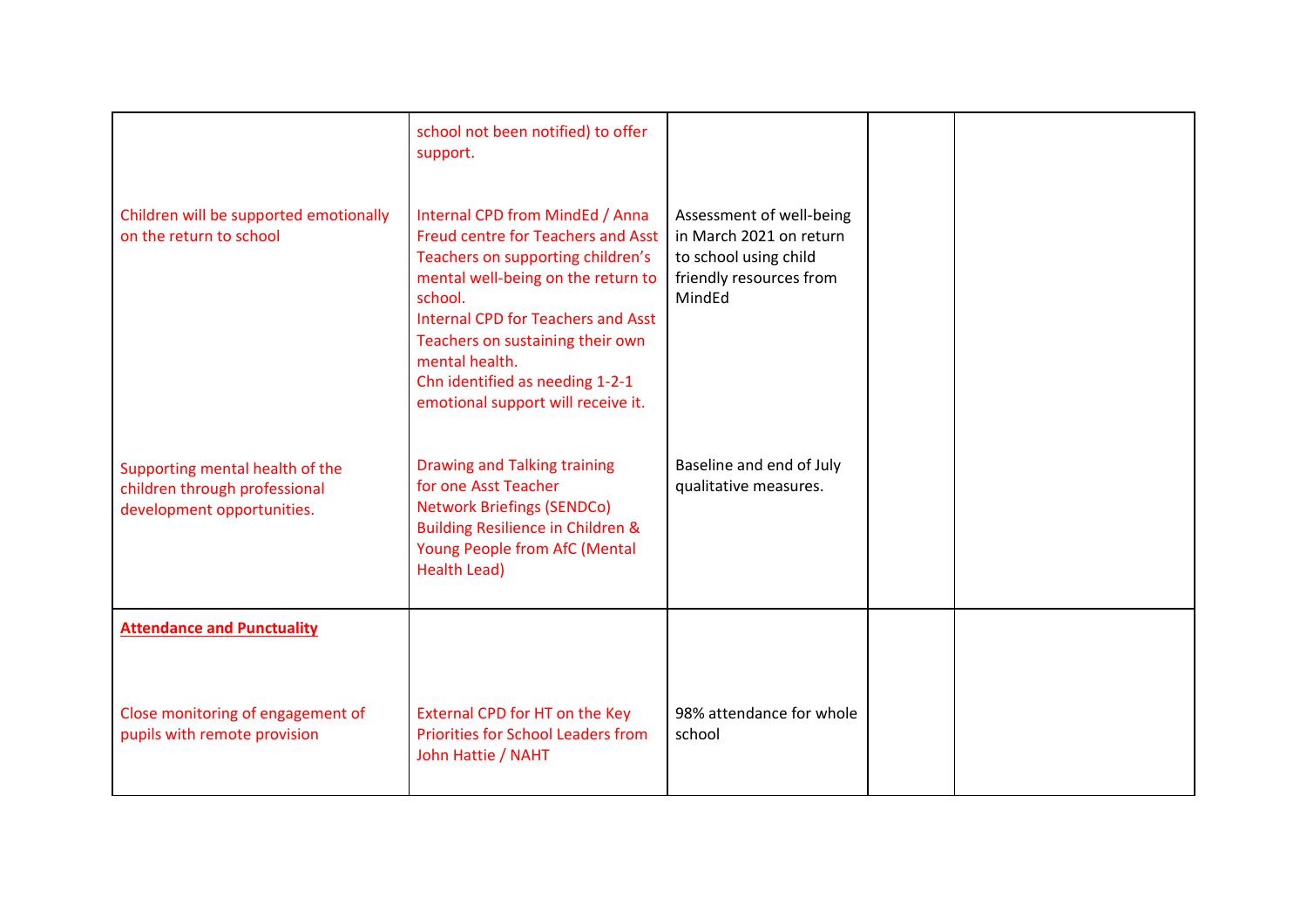|                                                                                              |                                                                                                                                                                                                                                   | 96% PPG                                   |  |
|----------------------------------------------------------------------------------------------|-----------------------------------------------------------------------------------------------------------------------------------------------------------------------------------------------------------------------------------|-------------------------------------------|--|
| Monthly monitoring of attendance and<br>punctuality of those in school.                      | Following up on all attendance<br>issues through communication<br>with parents                                                                                                                                                    | 95% SEND                                  |  |
| Working with the Educational Welfare<br><b>Service</b>                                       |                                                                                                                                                                                                                                   | Referrals to EWO - two as<br>of March '21 |  |
| Supporting parents and families                                                              |                                                                                                                                                                                                                                   | Parent survey re<br>lockdown              |  |
| <b>Physical well-being of the Children</b>                                                   |                                                                                                                                                                                                                                   |                                           |  |
| Supporting SEND with clearer specific<br>strategies for overcoming physical<br><b>issues</b> | OT Practitioner to work with two<br>children on specific strategies to<br>help support teaching.<br>Dyslexia assessments for three<br>pupils from Ed Psych - to provide<br>strategies to the support teaching<br>of these pupils. | <b>SEND Outcomes Easter</b><br>2021       |  |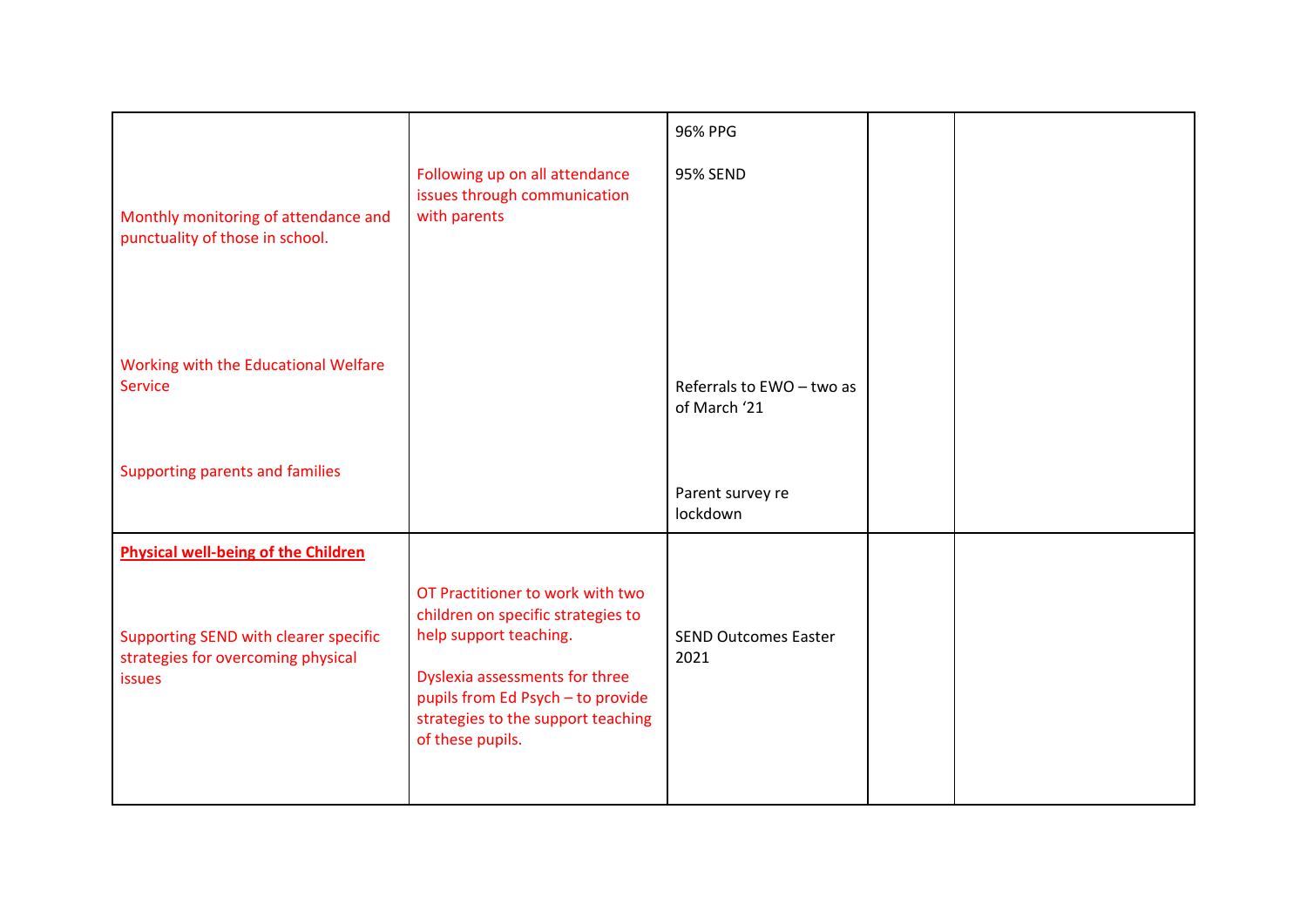|                                                                                   | Lunchtime training (Jennie<br>Mosely) for SMSAs                                                                                                       | Parent feedback post<br>lockdown survey                                                  |                                      |  |
|-----------------------------------------------------------------------------------|-------------------------------------------------------------------------------------------------------------------------------------------------------|------------------------------------------------------------------------------------------|--------------------------------------|--|
|                                                                                   | All children to participate in Daily<br>Mile and Fit 15.                                                                                              |                                                                                          |                                      |  |
| To organise games in breaktimes and<br>lunchtimes                                 |                                                                                                                                                       | Post lockdown child<br>survey                                                            | £200 on<br>training                  |  |
| Daily Mile / Fit 15                                                               |                                                                                                                                                       |                                                                                          |                                      |  |
| <b>Engagement with Parents</b>                                                    |                                                                                                                                                       |                                                                                          |                                      |  |
| Regular communications through<br>newsletter; THS app; emails and phone<br>calls. | Weekly newsletter to provide<br>clear information for all parents on<br>school matters, where to find<br>support, borough support, health<br>support. | To date messages from<br>parents have been<br>extremely positive re<br>Blended Learning. |                                      |  |
| Clear instruction to parents re technical<br>difficulties                         | Admin team to follow-up on any<br>technical difficulties - alongside<br>CITL.                                                                         | <b>Feedback from Post</b><br>lockdown survey                                             | £1000 on<br>tech<br>support<br>hours |  |
| Provision of resources and learning<br>packs.                                     | Exercise books, devices,<br>whiteboards, stationery and                                                                                               |                                                                                          |                                      |  |